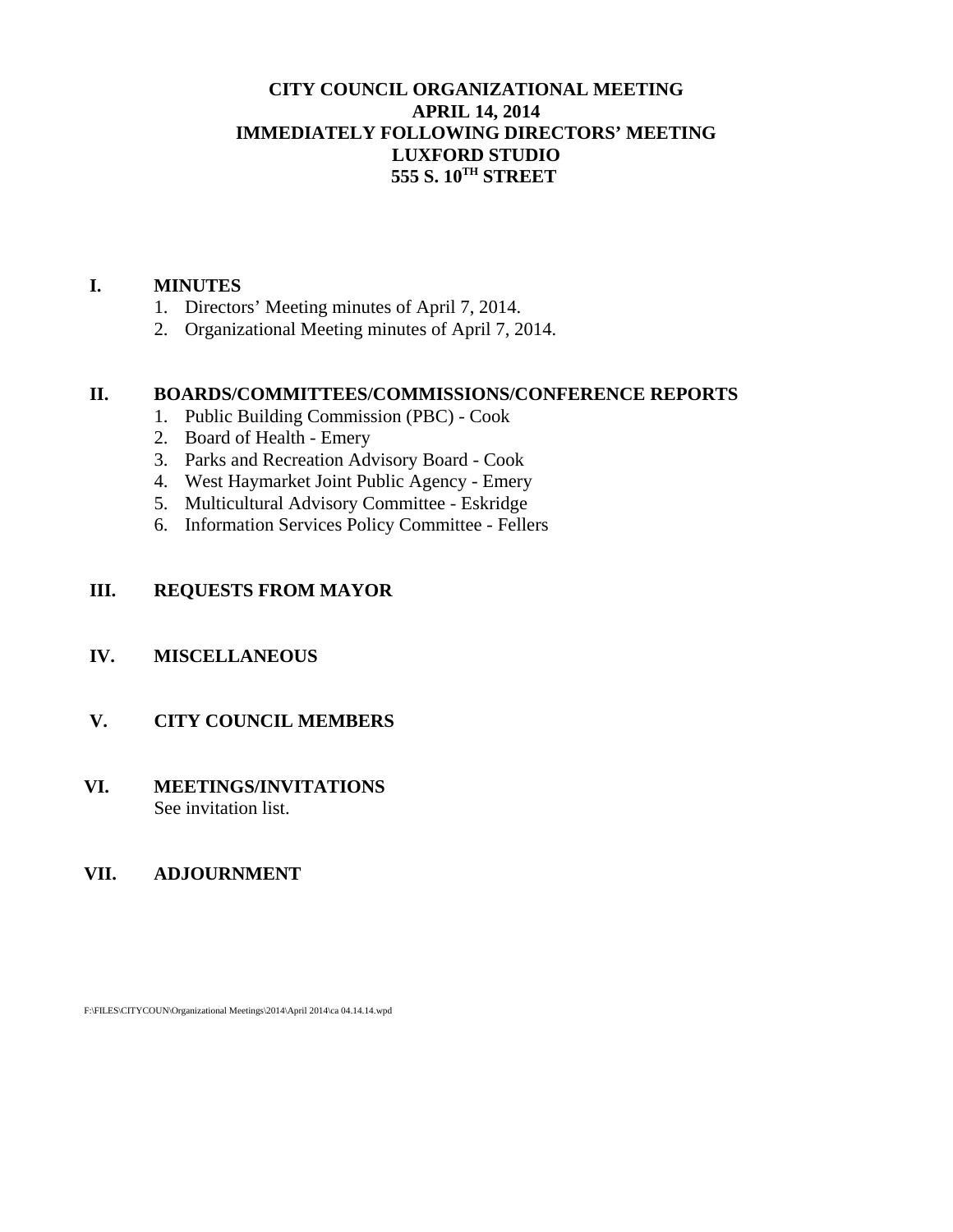### **MINUTES CITY COUNCIL ORGANIZATIONAL MEETING APRIL 14, 2014**

- **Present:** Carl Eskridge, Chair; Doug Emery, Vice Chair; Jon Camp; Leirion Gaylor Baird; Jonathan Cook; and Trent Fellers
- **Absent:** Roy Christensen
- **Others:** Rick Hoppe, Chief of Staff

Chair Eskridge opened the meeting at 2:14 p.m. and announced the location of the Open Meetings Act.

#### **I. MINUTES**

- 1. Directors' Meeting minutes of April 7, 2014.
- 2. Organizational Meeting minutes of April 7, 2014.

After review the above minutes placed on file in the City Council Office.

#### **II. BOARDS/COMMITTEES/COMMISSIONS/CONFERENCE REPORTS**

#### **1. Public Building Commission - Cook**

Cook stated numerous items discussed:

- \* e-cigarettes will be banned from PBC managed buildings. Resolution changed to include ecigarettes and products. Received complaints on e-cigarettes and with no studies do not know the contents, they're not regulated, and not endorsed for smoking cessation. Not knowing could pose a danger to other employees.
- \* Will install signs and posters regarding the healthier choices in the vending machines.
- \* The old jail has been renovated. Tours of the facility can be arranged.
- \* The  $8<sup>th</sup>$  and H parking lot is being adjusted to 91 stalls.
- \* After review of the flags in Chambers noticed there was no County flag, with the City flag on the dais. If County flag added thoughts given to also add a Nebraska flag. Did offer to have only the County flag on the dais for a period of time. Short discussion on the flags displayed.
- \* After moving the center monitor in Chambers to the side approved purchase of a new monitor.
- \* Purchased a new paint analyzer for \$14,500. Used continuously to check for lead paint in our facilities, and very expensive to hire. Gaylor Baird questioned the purchase for this facility. Cook responded the PBC buys properties where it would also be used.
- \* Regarding the building's art gallery some artists would like better lighting on their art. The cost is prohibitive and will not be done.
- \* Smoking in our parking garage, southwest corner, has had complaints of employees having to walk through smoke. May make a decision at the next meeting to remove the area as a designated smoking area on campus.

#### **2. Board of Health - Emery**

Emery stated the Health Board is collaborating with Community Health for increasing physical activity for the City and our employees.

Discussed a required 2014 Preparedness Exercise. Started with a tabletop exercise with organizations, such as hospitals, involved. Worked through issues and on March  $19<sup>th</sup>$  had a mock bus accident, sending victims to the hospitals. With lots of volunteers the exercise went well and will meet to debrief on what did, and didn't, happen. Will continue to see exercises stressing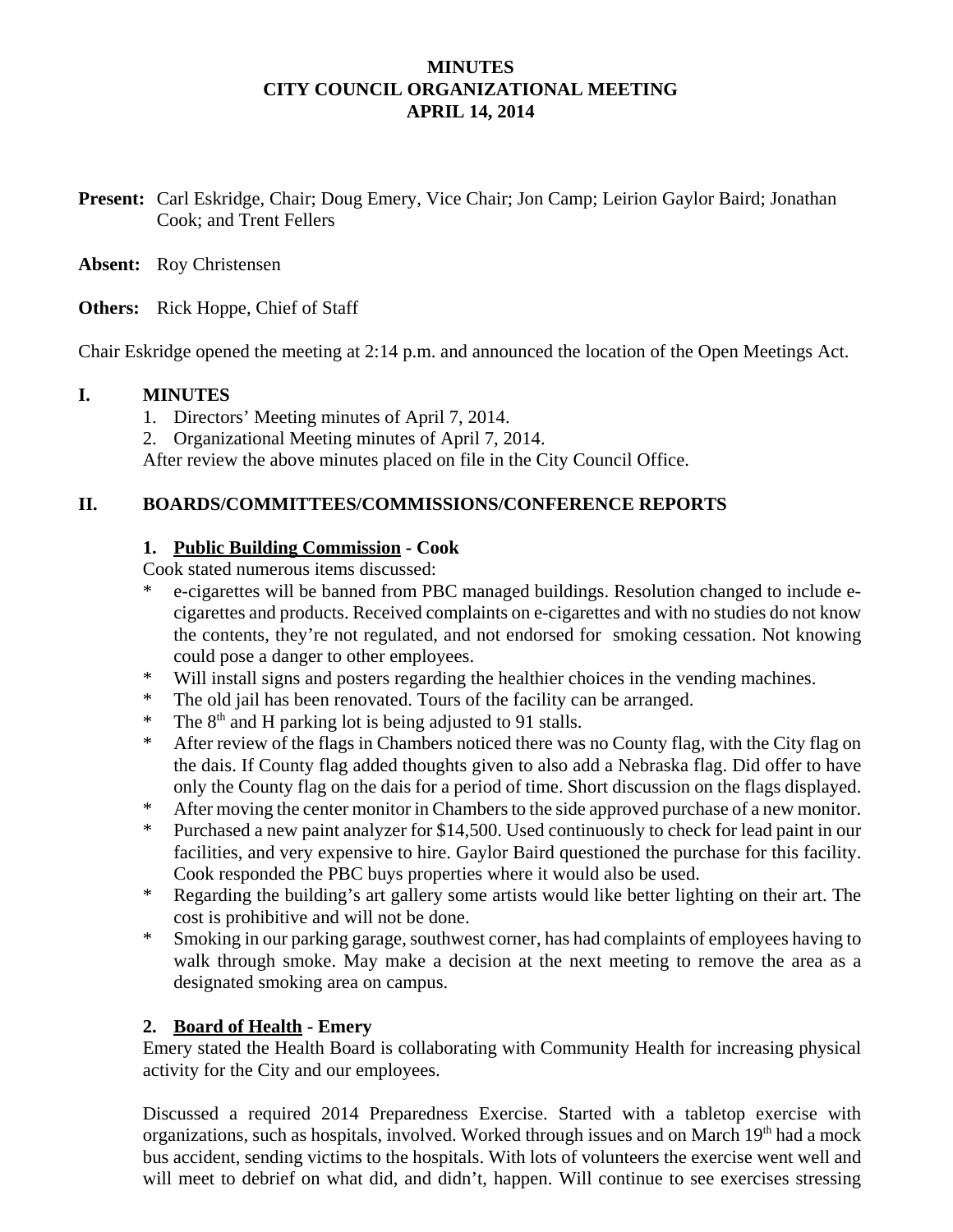working together.

Emery added household hazardous waste collection discussed, with ideas of a permanent site in addition to the one-day collection rotating sites. Would maintain some rotating sites. Now collect on No. 48<sup>th</sup>, the old dump, which has the area for a household hazardous collection site. The idea is for citizens not to store for a year, possibly ending in the landfill. With a permanent site more people would change their behavior.

Emery stated they did discuss what the PBC is doing with e-cigarettes, with Parks and libraries reviewing in conjunction with a Health Board recommendation. Eskridge stated e-cigarettes research is low. Received a call regarding the nicotine and chemicals being burned having no regulation, and no studies. Emery added this should be monitored and controlled at the Federal level. Need tests determining any secondary ramifications. The decision whether to use in private buildings is in the future. One constituent contacts me often regarding e-cigarettes, but difficult without evidence to say there is an issue. Personally feel the State, not the City, should lead. The City took on the smoking issue, costing us money, and the server issue, causing consternation. Believe this should start with the State.

## **3. Parks and Recreation Advisory Board - Cook**

Cook stated the Parks Board had the same issue with e-cigarettes. Parks has the Play Tobacco Free policy with signs in parks, and added e-cigarettes, which was adopted.

The Highland Golf course has one non-salty well. The other wells have too much salt and we can't use. Water bills are expensive, and if we had good wells we may be operating at a deficit.

The Board is now recruiting student members from our high schools, and the Folsom Park will have an Arbor Day celebration on April  $24<sup>th</sup>$ , 10:00 a.m.

## **4. West Haymarket Joint Public Agency - Emery**

Emery stated the West Haymarket JPA dealt with two items. Both on equipment for the two garages consisting of drop arms, computers, badge readers, etc. We're very near the end of the builders payout. Camp asked if there is a date to open the garages? Emery replied he heard May 1 and before the first football game in August. Hoppe added now is July and then the second.

Emery commented look for future announcements on more entertainment coming to the arena.

## **5. Multicultural Advisory Committee - Eskridge**

Eskridge stated they received a report on the City's role in providing housing for low income and minority families, and individuals.

## **6. Information Services Policy Committee - Fellers**

The information Services Policy Committee was rescheduled.

## **III. REQUESTS FROM MAYOR**

- **IV. MISCELLANEOUS**
- **V. CITY COUNCIL MEMBERS**